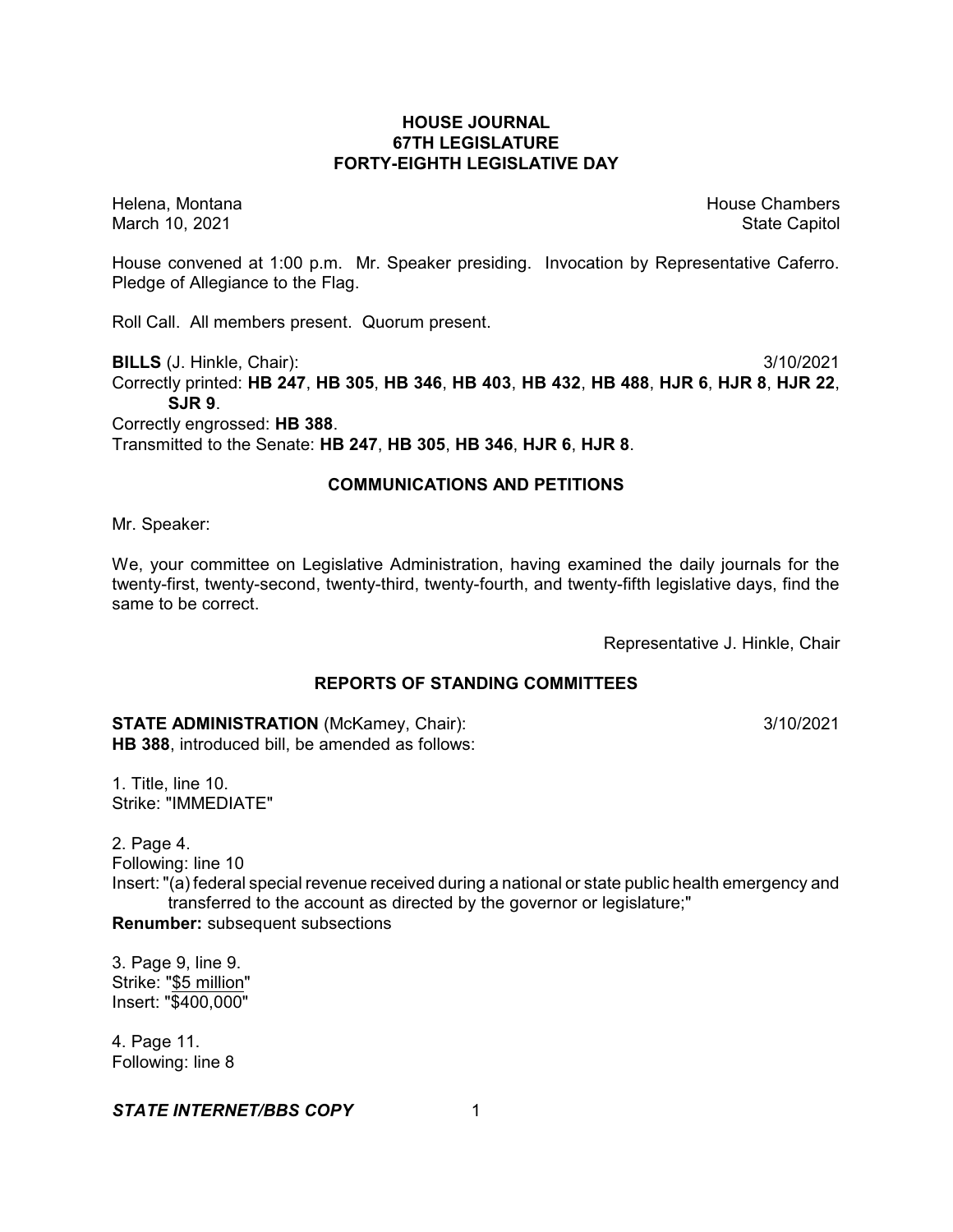Insert: "COORDINATION SECTION. **Section 10. Coordination instruction -- transfer of funds.** If both House Bill No. 3 and [this act] are passed and approved, then \$10 million of the federal special revenue appropriated to the office of budget and program planning and allocated to the department of public health and human services for testing, tracing, and mitigation must be transferred on July 1, 2021, to the special revenue fund provided for in [section 3]." **Renumber:** subsequent sections

5. Page 11, line 9. Strike: "on passage and approval" Insert: "July 1, 2021"

And, as amended, do pass. Report adopted.

# **MESSAGES FROM THE GOVERNOR**

March 9, 2021

The Honorable Wylie Galt Speaker of the House State Capitol Helena, Montana 59620

Dear Speaker Galt:

On Tuesday, March 9, 2021, I signed the following bill:

House Bill 85 – Tschida

The bill has been delivered to the Secretary of State's Office.

Sincerely,

GREG GIANFORTE **Governor** 

# **FIRST READING AND COMMITMENT OF BILLS**

The following House bill was introduced, read first time, and referred to committee:

**HB 622**, introduced by K. Seekins-Crowe, L. Brewster, J. Gillette, D. Hawk, F. Nave, A. Regier, M. Thane, referred to Education.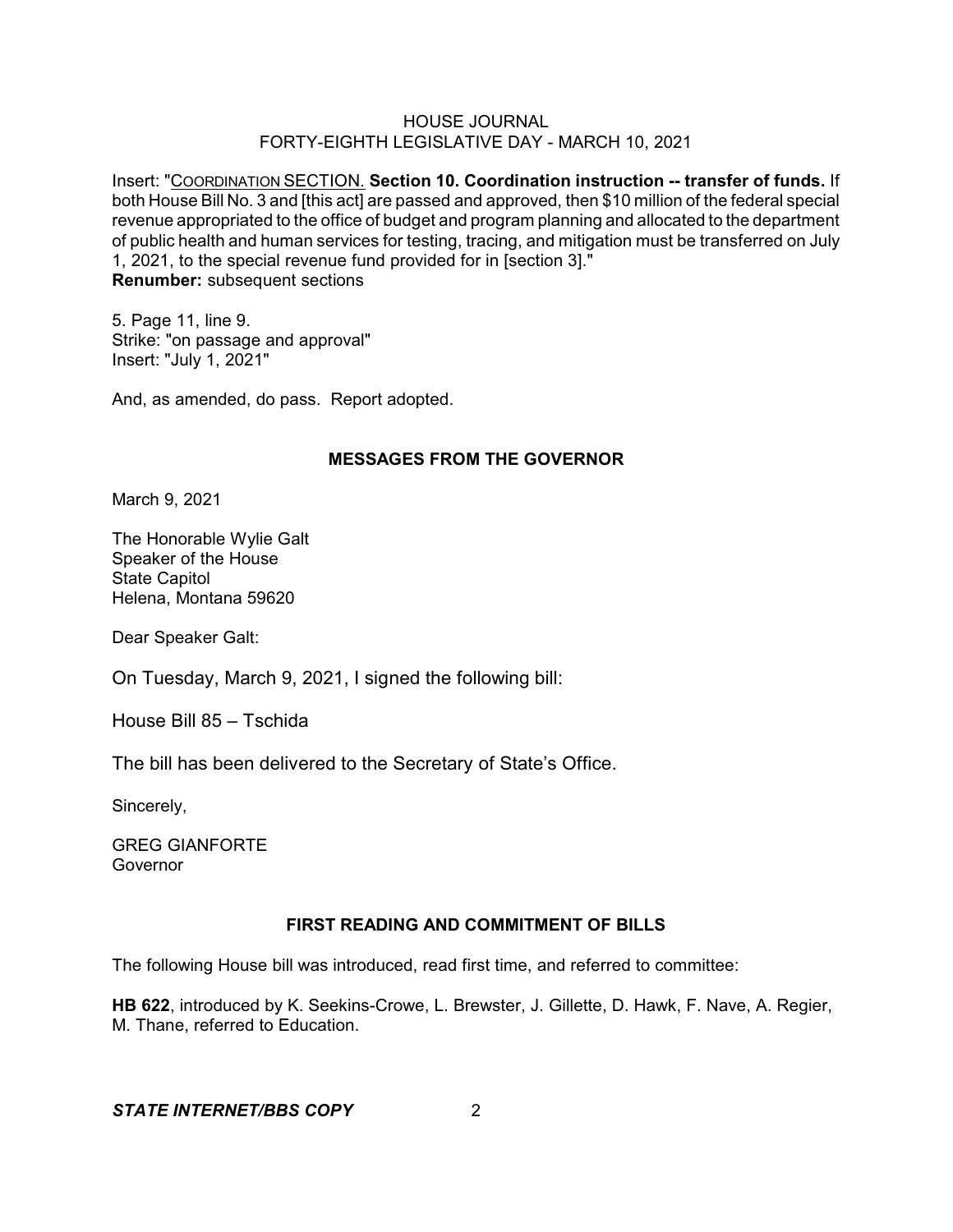The following House joint resolution was introduced, read first time, and referred to committee:

**HJR 23**, introduced by A. Olsen, referred to Judiciary.

The following Senate bill was introduced, read first time, and referred to committee:

**SB 217**, introduced by J. Small, referred to Business and Labor.

# **SECOND READING OF BILLS (COMMITTEE OF THE WHOLE)**

Majority Leader Vinton moved the House resolve itself into a Committee of the Whole for consideration of business on second reading. Motion carried. Representative Ricci in the chair.

Mr. Speaker: We, your Committee of the Whole, having had under consideration business on second reading, recommend as follows:

**HB 72** - Representative Garner moved **HB 72** do pass. Motion carried as follows:

Yeas: Abbott, Anderson, Bartel, Bedey, Berglee, Bertoglio, Bishop, Brewster, Buckley, Buttrey, Caferro, Carlson, Curdy, Custer, Dooling, Dunwell, Duram, Farris-Olsen, Fern, Fitzgerald, Fleming, France, Frazer, Fuller, Funk, Garner, Gillette, Gist, Greef, Gunderson, Hamilton, Harvey, Hawk, Hayman, Hinkle C, Hinkle J, Holmlund, Hopkins, Jones, Karjala, Kassmier, Keane, Kelker, Keogh, Kerns, Kerr-Carpenter, Knudsen C, Knudsen R, Kortum, Lenz, Ler, Loge, Malone, Marler, McKamey, Mercer, Moore, Noland, Novak, Olsen, Patelis, Putnam, Reksten, Ricci, Running Wolf, Schillinger, Seekins-Crowe, Skees, Smith, Stafman, Stewart Peregoy, Stromswold, Sullivan, Tenenbaum, Thane, Trebas, Usher, Vinton, Walsh, Weatherwax, Welch, Whiteman Pena, Whitman, Windy Boy, Zolnikov, Mr. Speaker. Total 86

Nays: Beard, Binkley, Fielder, Galloway, Hill, Marshall, Mitchell, Nave, Phalen, Read, Regier A, Regier M, Sheldon-Galloway, Tschida. Total 14

Voted absentee: None.

Excused: None. Total 0

Absent or not voting: None. Total 0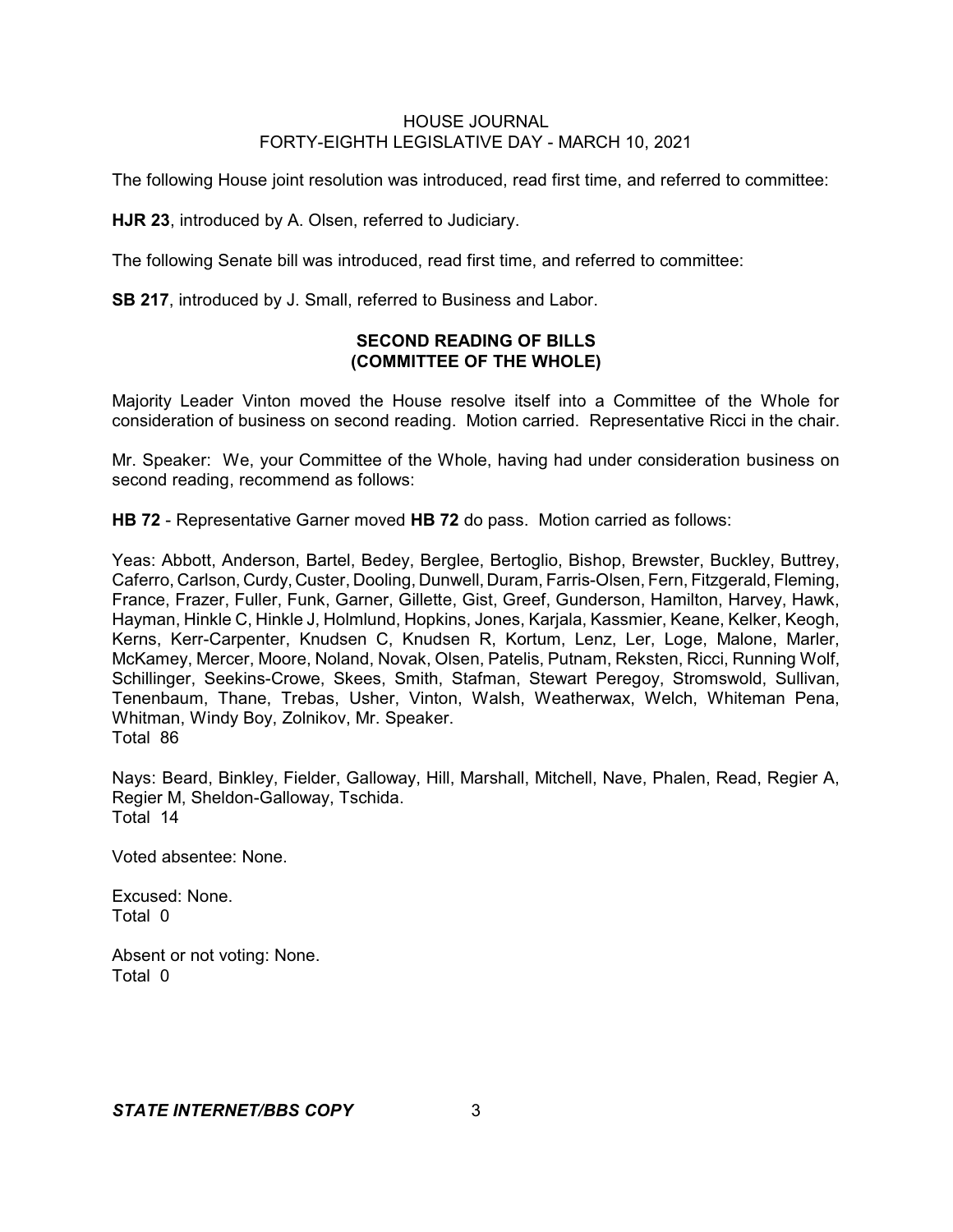**HB 147** - Representative France moved **HB 147** do pass. Motion **failed** as follows:

Yeas: Abbott, Bertoglio, Bishop, Buckley, Buttrey, Caferro, Curdy, Custer, Dunwell, Farris-Olsen, Fern, Fitzgerald, France, Frazer, Funk, Garner, Gist, Hamilton, Harvey, Hawk, Hayman, Hinkle J, Hopkins, Jones, Karjala, Keane, Kelker, Keogh, Kerr-Carpenter, Kortum, Loge, Marler, McKamey, Mercer, Novak, Olsen, Putnam, Running Wolf, Smith, Stafman, Stewart Peregoy, Sullivan, Tenenbaum, Thane, Walsh, Weatherwax, Welch, Whiteman Pena, Windy Boy. Total 49

Nays: Anderson, Bartel, Beard, Bedey, Berglee, Binkley, Brewster, Carlson, Dooling, Duram, Fielder, Fleming, Fuller, Galloway, Gillette, Greef, Gunderson, Hill, Hinkle C, Holmlund, Kassmier, Kerns, Knudsen C, Knudsen R, Lenz, Ler, Malone, Marshall, Mitchell, Moore, Nave, Noland, Patelis, Phalen, Read, Regier A, Regier M, Reksten, Ricci, Schillinger, Seekins-Crowe, Sheldon-Galloway, Skees, Stromswold, Trebas, Tschida, Usher, Vinton, Whitman, Zolnikov, Mr. Speaker. Total 51

Voted absentee: None.

Excused: None. Total 0

Absent or not voting: None. Total 0

**HB 235** - Representative Welch moved **HB 235** do pass. Motion carried as follows:

Yeas: Abbott, Bedey, Bertoglio, Bishop, Buckley, Buttrey, Caferro, Curdy, Custer, Dooling, Dunwell, Farris-Olsen, Fern, Fitzgerald, France, Frazer, Funk, Garner, Gillette, Gist, Greef, Hamilton, Harvey, Hawk, Hayman, Holmlund, Hopkins, Jones, Karjala, Keane, Kelker, Keogh, Kerr-Carpenter, Kortum, Loge, Malone, Marler, McKamey, Novak, Olsen, Putnam, Running Wolf, Smith, Stafman, Stewart Peregoy, Sullivan, Tenenbaum, Thane, Vinton, Walsh, Weatherwax, Welch, Whiteman Pena, Whitman, Windy Boy. Total 55

Nays: Anderson, Bartel, Beard, Berglee, Binkley, Brewster, Carlson, Duram, Fielder, Fleming, Fuller, Galloway, Gunderson, Hill, Hinkle C, Hinkle J, Kassmier, Kerns, Knudsen C, Knudsen R, Lenz, Ler, Marshall, Mercer, Mitchell, Moore, Nave, Noland, Patelis, Phalen, Read, Regier A, Regier M, Reksten, Ricci, Schillinger, Seekins-Crowe, Sheldon-Galloway, Skees, Stromswold, Trebas, Tschida, Usher, Zolnikov, Mr. Speaker. Total 45

Voted absentee: None.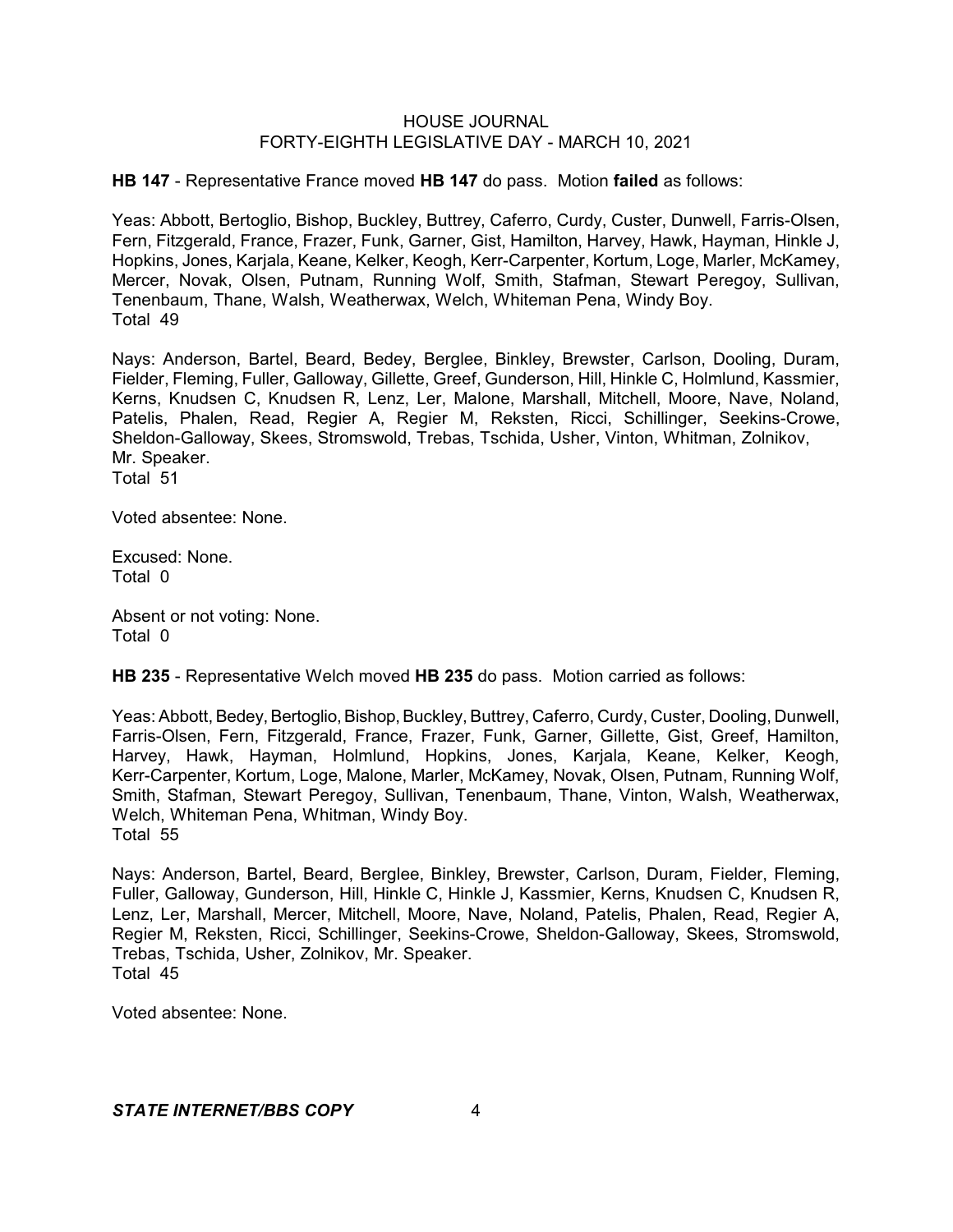Excused: None. Total 0

Absent or not voting: None. Total 0

**HB 357** - Representative Hamilton moved **HB 357** do pass. Motion carried as follows:

Yeas: Abbott, Anderson, Beard, Bedey, Bertoglio, Bishop, Brewster, Buckley, Buttrey, Caferro, Carlson, Curdy, Custer, Dooling, Dunwell, Duram, Farris-Olsen, Fern, Fitzgerald, France, Frazer, Funk, Garner, Gillette, Greef, Hamilton, Harvey, Hawk, Hayman, Holmlund, Hopkins, Jones, Karjala, Kassmier, Keane, Kelker, Keogh, Kerr-Carpenter, Knudsen C, Knudsen R, Kortum, Loge, Malone, Marler, McKamey, Novak, Olsen, Patelis, Putnam, Ricci, Running Wolf, Schillinger, Smith, Stafman, Stewart Peregoy, Stromswold, Sullivan, Tenenbaum, Thane, Trebas, Vinton, Walsh, Weatherwax, Welch, Whiteman Pena, Whitman, Windy Boy, Mr. Speaker. Total 68

Nays: Bartel, Berglee, Binkley, Fielder, Fleming, Fuller, Galloway, Gist, Gunderson, Hill, Hinkle C, Hinkle J, Kerns, Lenz, Ler, Marshall, Mercer, Mitchell, Moore, Nave, Noland, Phalen, Read, Regier A, Regier M, Reksten, Seekins-Crowe, Sheldon-Galloway, Skees, Tschida, Usher, Zolnikov. Total 32

Voted absentee: None.

Excused: None. Total 0

Absent or not voting: None. Total 0

**HB 394** - Representative Noland moved **HB 394** do pass. Motion carried as follows:

Yeas: Anderson, Bartel, Beard, Bedey, Berglee, Bertoglio, Binkley, Brewster, Buttrey, Carlson, Custer, Dooling, Duram, Fern, Fielder, Fitzgerald, Fleming, Frazer, Fuller, Galloway, Garner, Gillette, Gist, Greef, Gunderson, Harvey, Hill, Hinkle C, Hinkle J, Holmlund, Hopkins, Jones, Kassmier, Keane, Kerns, Knudsen C, Knudsen R, Lenz, Ler, Loge, Malone, Marshall, McKamey, Mercer, Mitchell, Moore, Nave, Noland, Patelis, Phalen, Putnam, Read, Regier A, Regier M, Reksten, Ricci, Schillinger, Seekins-Crowe, Sheldon-Galloway, Skees, Stromswold, Trebas, Tschida, Usher, Vinton, Walsh, Welch, Whitman, Zolnikov, Mr. Speaker. Total 70

Nays: Abbott, Bishop, Buckley, Caferro, Curdy, Dunwell, Farris-Olsen, France, Funk, Hamilton, Hawk, Hayman, Karjala, Kelker, Keogh, Kerr-Carpenter, Kortum, Marler, Novak, Olsen,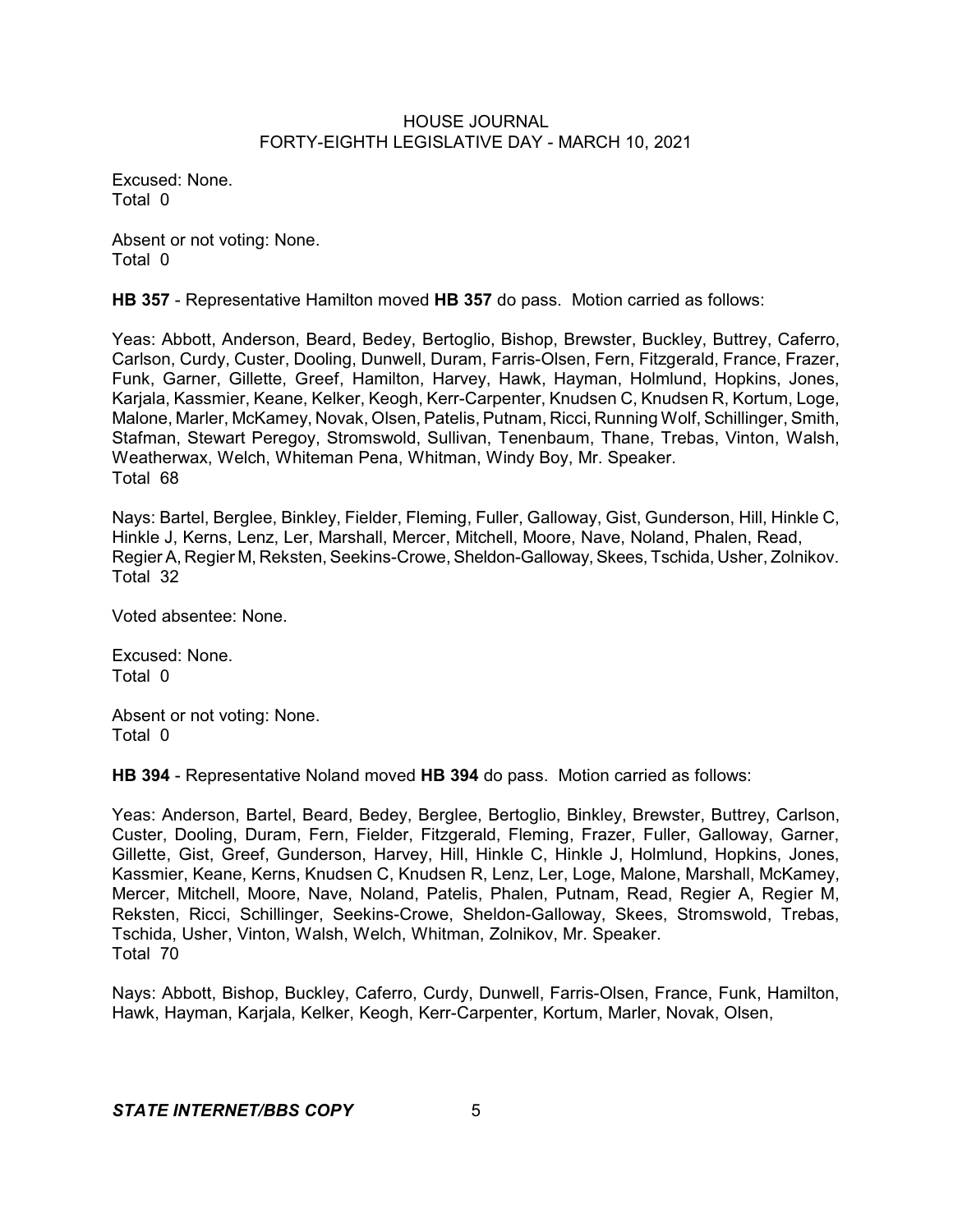Running Wolf, Smith, Stafman, Stewart Peregoy, Sullivan, Tenenbaum, Thane, Weatherwax, Whiteman Pena, Windy Boy. Total 30

Voted absentee: None.

Excused: None. Total 0

Absent or not voting: None. Total 0

**HB 468** - Representative Fielder moved **HB 468** do pass. Motion carried as follows:

Yeas: Anderson, Bartel, Beard, Bedey, Berglee, Bertoglio, Binkley, Brewster, Custer, Dooling, Fielder, Fitzgerald, Fleming, Frazer, Fuller, Galloway, Garner, Gillette, Gist, Gunderson, Harvey, Hill, Hinkle C, Hinkle J, Holmlund, Hopkins, Jones, Kassmier, Kerns, Knudsen C, Knudsen R, Lenz, Ler, Loge, Malone, Marshall, McKamey, Mercer, Mitchell, Moore, Noland, Novak, Patelis, Phalen, Read, Regier A, Regier M, Reksten, Ricci, Running Wolf, Schillinger, Seekins-Crowe, Sheldon-Galloway, Skees, Stromswold, Trebas, Tschida, Usher, Vinton, Walsh, Welch, Whitman, Zolnikov, Mr. Speaker. Total 64

Nays: Abbott, Bishop, Buckley, Buttrey, Caferro, Carlson, Curdy, Dunwell, Duram, Farris-Olsen, Fern, France, Funk, Greef, Hamilton, Hawk, Hayman, Karjala, Keane, Kelker, Keogh, Kerr-Carpenter, Kortum, Marler, Nave, Olsen, Putnam, Smith, Stafman, Stewart Peregoy, Sullivan, Tenenbaum, Thane, Weatherwax, Whiteman Pena, Windy Boy. Total 36

Voted absentee: None.

Excused: None. Total 0

Absent or not voting: None. Total 0

**HB 493** - Representative Zolnikov moved **HB 493** do pass. Motion carried as follows:

Yeas: Abbott, Anderson, Bartel, Beard, Bedey, Berglee, Binkley, Bishop, Brewster, Buckley, Curdy, Custer, Dunwell, Duram, Farris-Olsen, Fern, Fielder, Fitzgerald, Fleming, France, Frazer, Funk, Galloway, Garner, Gillette, Gist, Gunderson, Hamilton, Harvey, Hawk, Hayman, Hill, Hinkle C, Hinkle J, Hopkins, Karjala, Kassmier, Kelker, Keogh, Kerns, Kerr-Carpenter, Knudsen C, Knudsen R, Kortum, Lenz, Ler, Loge, Malone, Marler, Marshall, McKamey, Moore, Nave, Noland, Novak, Patelis, Phalen, Putnam, Regier M, Reksten, Ricci, Running Wolf, Schillinger, Seekins-Crowe,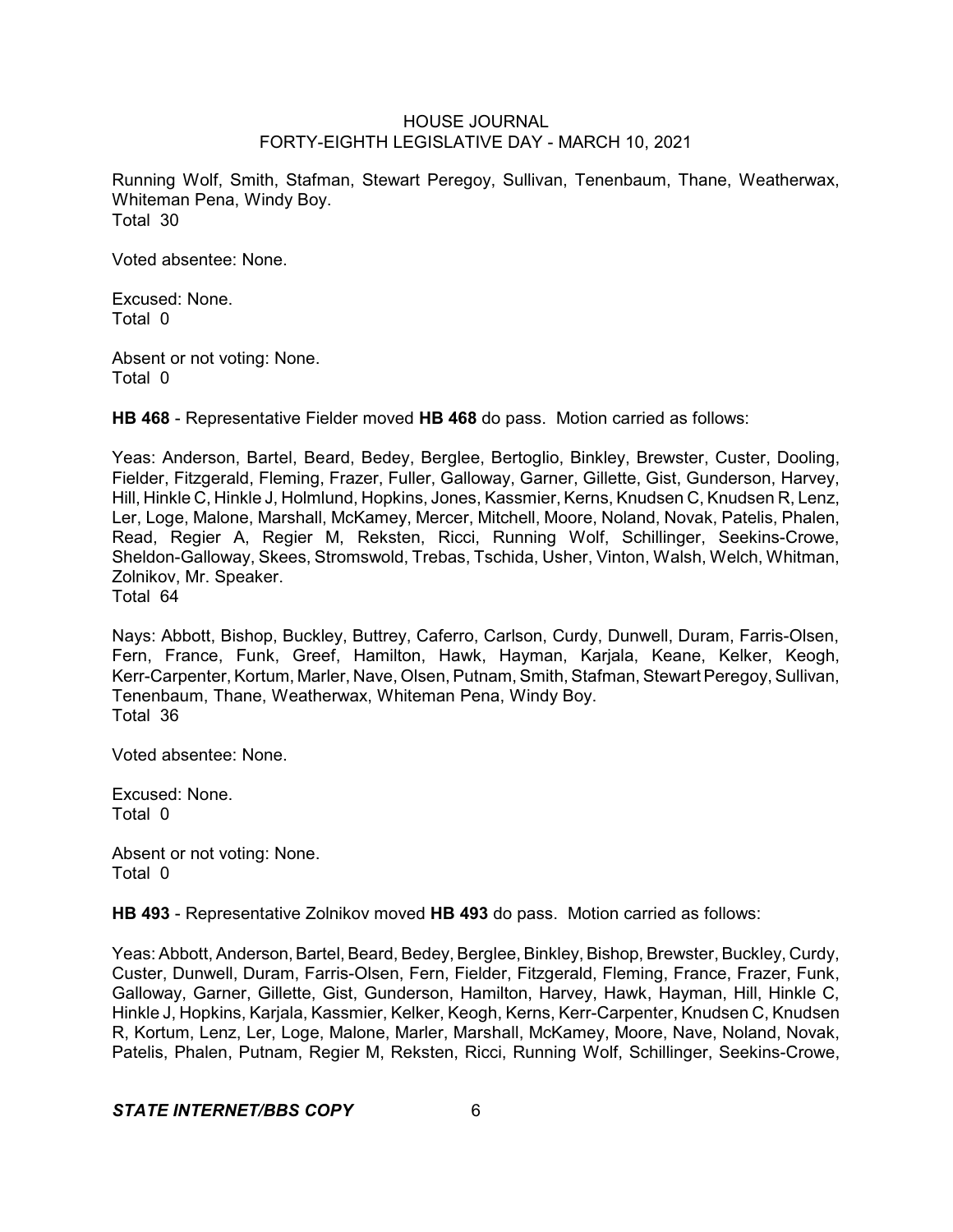Sheldon-Galloway, Skees, Smith, Stafman, Stewart Peregoy, Stromswold, Sullivan, Tenenbaum, Thane, Trebas, Tschida, Usher, Vinton, Weatherwax, Whiteman Pena, Windy Boy, Zolnikov, Mr. Speaker. Total 82

Nays: Bertoglio,Buttrey, Caferro, Carlson, Dooling, Fuller, Greef, Holmlund, Jones, Keane, Mercer, Mitchell, Olsen, Read, Regier A, Walsh, Welch, Whitman. Total 18

Voted absentee: None.

Excused: None. Total 0

Absent or not voting: None. Total 0

**HB 589** - Representative Mercer moved **HB 589** do pass. Motion carried as follows:

Yeas: Anderson, Bartel, Beard, Bedey, Berglee, Bertoglio, Binkley, Brewster, Buttrey, Caferro, Carlson, Custer, Dooling, Duram, Fern, Fielder, Fitzgerald, Fleming, Frazer, Fuller, Galloway, Garner, Gillette, Gist, Greef, Gunderson, Hamilton, Hill, Hinkle C, Hinkle J, Holmlund, Hopkins, Jones, Kassmier, Keane, Kerns, Kerr-Carpenter, Knudsen C, Knudsen R, Lenz, Ler, Loge, Malone, Marshall, McKamey, Mercer, Mitchell, Moore, Nave, Noland, Patelis, Phalen, Putnam, Read, Regier A, Regier M, Reksten, Ricci, Schillinger, Seekins-Crowe, Sheldon-Galloway, Skees, Stromswold, Trebas, Tschida, Usher, Vinton, Walsh, Welch, Whitman, Windy Boy, Zolnikov, Mr. Speaker. Total 73

Nays: Abbott, Bishop, Buckley, Curdy, Dunwell, Farris-Olsen, France, Funk, Harvey, Hawk, Hayman, Karjala, Kelker, Keogh, Kortum, Marler, Novak, Olsen, Running Wolf, Smith, Stafman, Stewart Peregoy, Sullivan, Tenenbaum, Thane, Weatherwax, Whiteman Pena. Total 27

Voted absentee: None.

Excused: None. Total 0

Absent or not voting: None. Total 0

**SB 101** - Representative Noland moved **SB 101** be concurred in. Motion carried as follows:

Yeas: Anderson, Bartel, Beard, Bedey, Berglee, Bertoglio, Binkley, Brewster, Buttrey, Carlson, Custer, Dooling, Duram, Fielder, Fitzgerald, Fleming, Frazer, Fuller, Galloway, Garner, Gillette,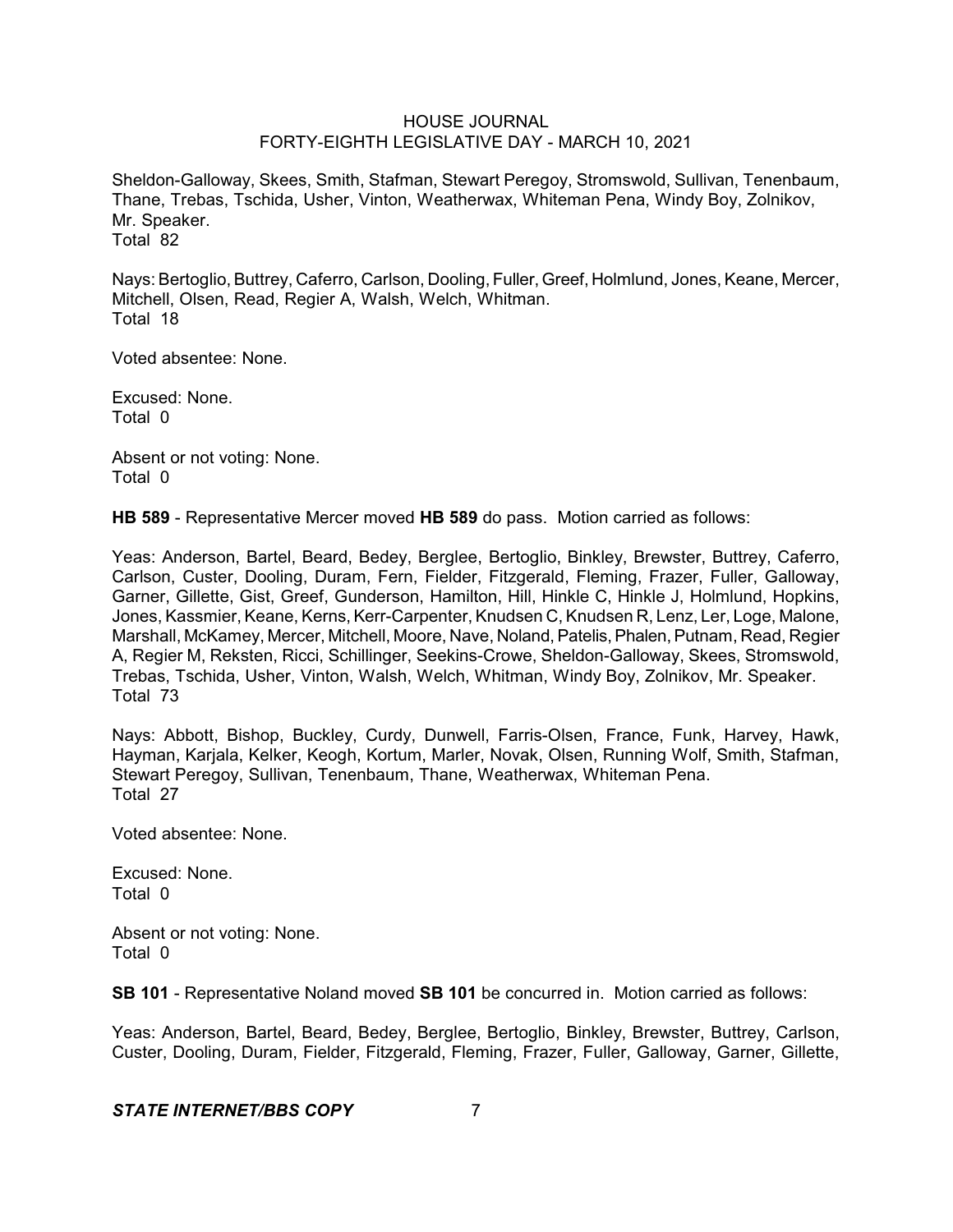Gist, Greef, Gunderson, Hill, Hinkle C, Hinkle J, Holmlund, Hopkins, Jones, Kassmier, Kerns, Knudsen C, Knudsen R, Lenz, Ler, Loge, Malone, Marshall, McKamey, Mercer, Mitchell, Moore, Nave, Noland, Patelis, Phalen, Read, Regier A, Regier M, Reksten, Ricci, Schillinger, Seekins-Crowe, Sheldon-Galloway, Skees, Stromswold, Trebas, Tschida, Usher, Vinton, Walsh, Welch, Zolnikov, Mr. Speaker. Total 65

Nays: Abbott, Bishop, Buckley, Caferro, Curdy, Dunwell, Farris-Olsen, Fern, France, Funk, Hamilton, Harvey, Hawk, Hayman, Karjala, Keane, Kelker, Keogh, Kerr-Carpenter, Kortum, Marler, Novak, Olsen, Putnam, Running Wolf, Smith, Stafman, Stewart Peregoy, Sullivan, Tenenbaum, Thane, Weatherwax, Whiteman Pena, Whitman, Windy Boy. Total 35

Voted absentee: None.

Excused: None. Total 0

Absent or not voting: None. Total 0

**SB 115** - Representative Phalen moved **SB 115** be concurred in. Motion carried as follows:

Yeas: Anderson, Bartel, Beard, Bedey, Berglee, Bertoglio, Binkley, Brewster, Buttrey, Carlson, Dooling, Duram, Fielder, Fitzgerald, Fleming, Frazer, Fuller, Galloway, Garner, Gillette, Gist, Gunderson, Hill, Hinkle C, Hinkle J, Holmlund, Hopkins, Jones, Kassmier, Kerns, Knudsen C, Knudsen R, Lenz, Ler, Loge, Malone, Marshall, McKamey, Mercer, Mitchell, Moore, Nave, Noland, Patelis, Phalen, Read, Regier A, Regier M, Reksten, Ricci, Schillinger, Seekins-Crowe, Sheldon-Galloway, Skees, Stromswold, Trebas, Tschida, Usher, Vinton, Walsh, Welch, Whitman, Zolnikov, Mr. Speaker. Total 64

Nays: Abbott, Bishop, Buckley, Caferro, Curdy, Custer, Dunwell, Farris-Olsen, Fern, France, Funk, Greef, Hamilton, Harvey, Hawk, Hayman, Karjala, Keane, Kelker, Keogh, Kerr-Carpenter, Kortum, Marler, Novak, Olsen, Putnam, Running Wolf, Smith, Stafman, Stewart Peregoy, Sullivan, Tenenbaum, Thane, Weatherwax, Whiteman Pena, Windy Boy. Total 36

Voted absentee: None.

Excused: None. Total 0

Absent or not voting: None. Total 0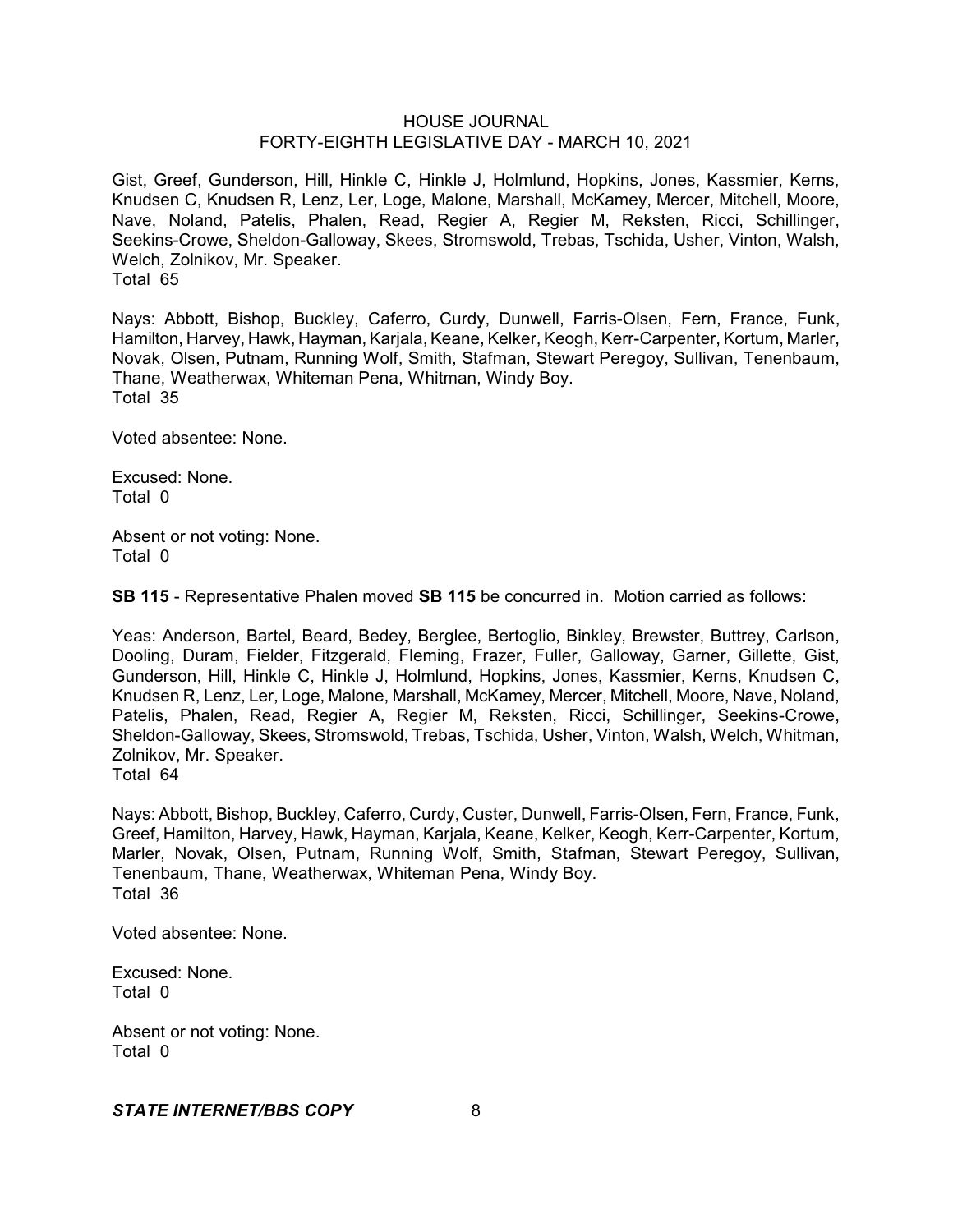Majority Leader Vinton moved the Committee rise and report. Motion carried. Committee arose. House resumed. Mr. Speaker presiding. Chair Ricci moved the Committee of the Whole report be adopted. Report adopted as follows:

Yeas: Abbott, Anderson, Bartel, Beard, Bedey, Berglee, Bertoglio, Binkley, Bishop, Brewster, Buckley, Buttrey, Carlson, Curdy, Custer, Dooling, Dunwell, Duram, Farris-Olsen, Fern, Fielder, Fitzgerald, Fleming, France, Frazer, Fuller, Funk, Galloway, Garner, Gillette, Gist, Greef, Gunderson, Hamilton, Harvey, Hawk, Hill, Hinkle C, Hinkle J, Holmlund, Hopkins, Jones, Kassmier, Kelker, Keogh, Kerns, Kerr-Carpenter, Knudsen C, Knudsen R, Kortum, Lenz, Ler, Loge, Malone, Marler, Marshall, McKamey, Mercer, Mitchell, Moore, Nave, Noland, Novak, Patelis, Phalen, Putnam, Read, Regier A, Regier M, Reksten, Ricci, Running Wolf, Schillinger, Seekins-Crowe, Sheldon-Galloway, Skees, Smith, Stafman, Stewart Peregoy, Stromswold, Sullivan, Tenenbaum, Thane, Trebas, Tschida, Usher, Vinton, Walsh, Weatherwax, Welch, Whiteman Pena, Whitman, Zolnikov, Mr. Speaker. Total 94

Nays: Caferro, Hayman, Karjala, Keane, Olsen, Windy Boy. Total 6

Voted absentee: None.

Excused: None. Total 0

Absent or not voting: None. Total 0

# **THIRD READING OF BILLS**

The following bills having been read three several times, title and history agreed to, were disposed of in the following manner:

# **HB 103** passed as follows:

Yeas: Abbott, Anderson, Bartel, Beard, Bedey, Berglee, Bertoglio, Binkley, Bishop, Brewster, Buckley, Buttrey, Caferro, Carlson, Curdy, Custer, Dooling, Dunwell, Duram, Farris-Olsen, Fern, Fielder, Fitzgerald, Fleming, France, Frazer, Fuller, Funk, Galloway, Garner, Gillette, Gist, Greef, Gunderson, Hamilton, Harvey, Hawk, Hayman, Hill, Hinkle C, Hinkle J, Holmlund, Hopkins, Jones, Karjala, Kassmier, Keane, Kelker, Keogh, Kerns, Kerr-Carpenter, Knudsen C, Kortum, Lenz, Ler, Loge, Malone, Marler, Marshall, McKamey, Mercer, Moore, Nave, Noland, Novak, Olsen, Patelis, Phalen, Putnam, Read, Regier A, Regier M, Reksten, Ricci, Running Wolf, Schillinger, Seekins-Crowe, Sheldon-Galloway, Skees, Smith, Stafman, Stewart Peregoy, Stromswold, Sullivan, Tenenbaum, Thane, Trebas, Tschida, Usher, Vinton, Walsh, Weatherwax, Welch, Whiteman Pena, Whitman, Windy Boy, Zolnikov, Mr. Speaker. Total 98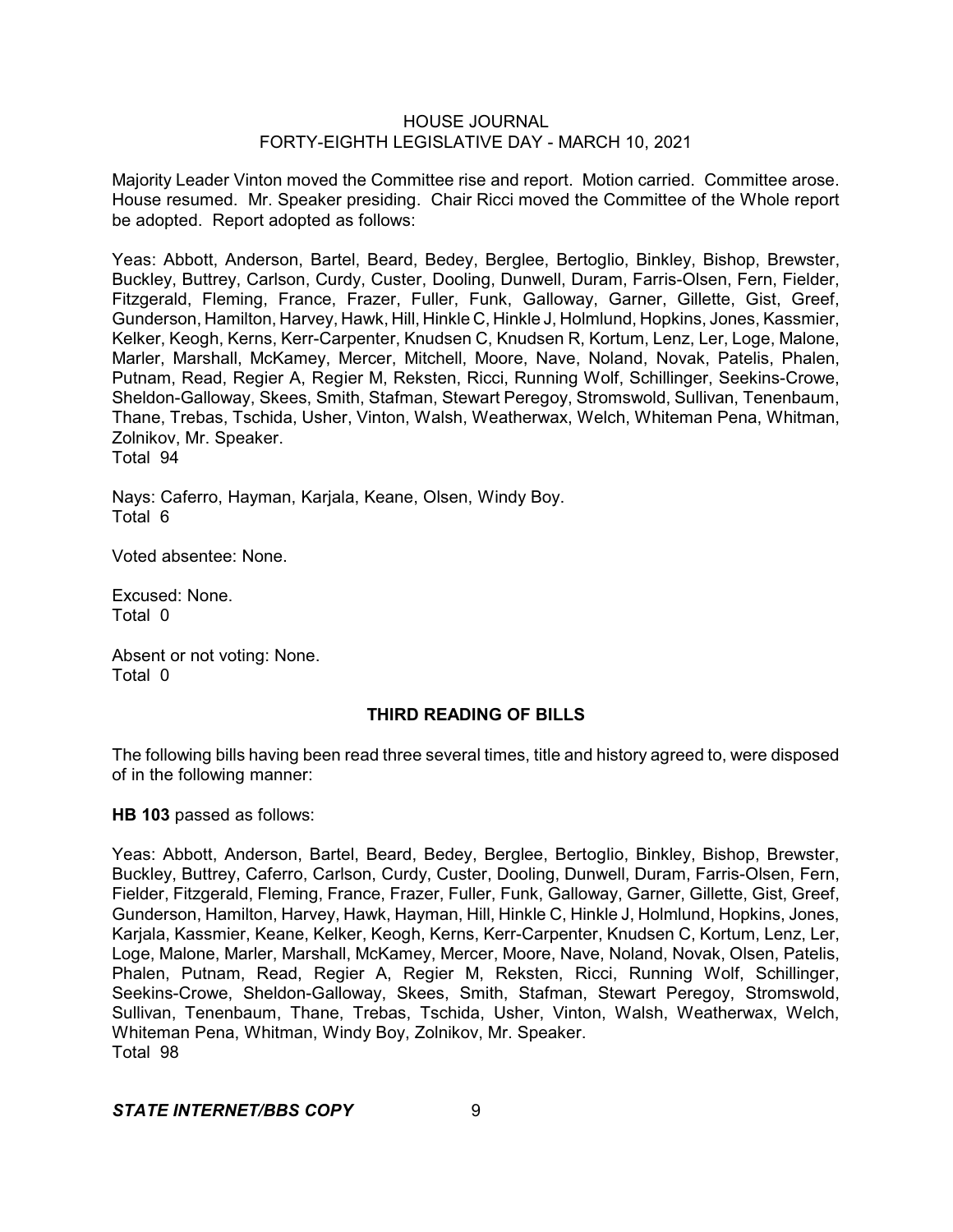Nays: Knudsen R, Mitchell. Total 2

Voted absentee: None.

Excused: None. Total 0

Absent or not voting: None. Total 0

**HB 193** passed as follows:

Yeas: Abbott, Anderson, Bartel, Beard, Bedey, Berglee, Bertoglio, Binkley, Bishop, Brewster, Buckley, Buttrey, Carlson, Curdy, Custer, Dooling, Duram, Farris-Olsen, Fern, Fielder, Fitzgerald, Fleming, France, Frazer, Fuller, Funk, Galloway, Garner, Gillette, Gist, Greef, Gunderson, Hamilton, Harvey, Hawk, Hinkle C, Hinkle J, Holmlund, Hopkins, Jones, Karjala, Kassmier, Keane, Kelker, Keogh, Kerns, Kerr-Carpenter, Knudsen C, Knudsen R, Lenz, Ler, Loge, Malone, Marshall, McKamey, Mercer, Mitchell, Moore, Nave, Noland, Novak, Patelis, Phalen, Putnam, Read, Regier A, Regier M, Reksten, Ricci, Running Wolf, Schillinger, Seekins-Crowe, Skees, Smith, Stewart Peregoy, Stromswold, Sullivan, Tenenbaum, Trebas, Tschida, Usher, Vinton, Walsh, Weatherwax, Welch, Whitman, Windy Boy, Zolnikov, Mr. Speaker. Total 89

Nays: Caferro, Dunwell, Hayman, Hill, Kortum, Marler, Olsen, Sheldon-Galloway, Stafman, Thane, Whiteman Pena. Total 11

Voted absentee: None.

Excused: None. Total 0

Absent or not voting: None. Total 0

**HB 247** passed as follows:

Yeas: Abbott, Anderson, Bartel, Beard, Bedey, Berglee, Bertoglio, Binkley, Bishop, Brewster, Buckley, Buttrey, Caferro, Carlson, Curdy, Custer, Dooling, Dunwell, Duram, Farris-Olsen, Fern, Fielder, Fitzgerald, Fleming, France, Frazer, Fuller, Funk, Garner, Gillette, Gist, Greef, Gunderson, Hamilton, Harvey, Hawk, Hayman, Hill, Hinkle C, Hinkle J, Holmlund, Hopkins, Jones, Karjala, Kassmier, Keane, Kelker, Keogh, Kerns, Kerr-Carpenter, Knudsen C, Knudsen R, Kortum, Lenz, Ler, Loge, Malone, Marler, Marshall, McKamey, Mercer, Mitchell, Moore, Nave, Noland, Novak, Patelis, Phalen, Putnam, Read, Regier A, Regier M, Reksten, Ricci, Running Wolf, Schillinger,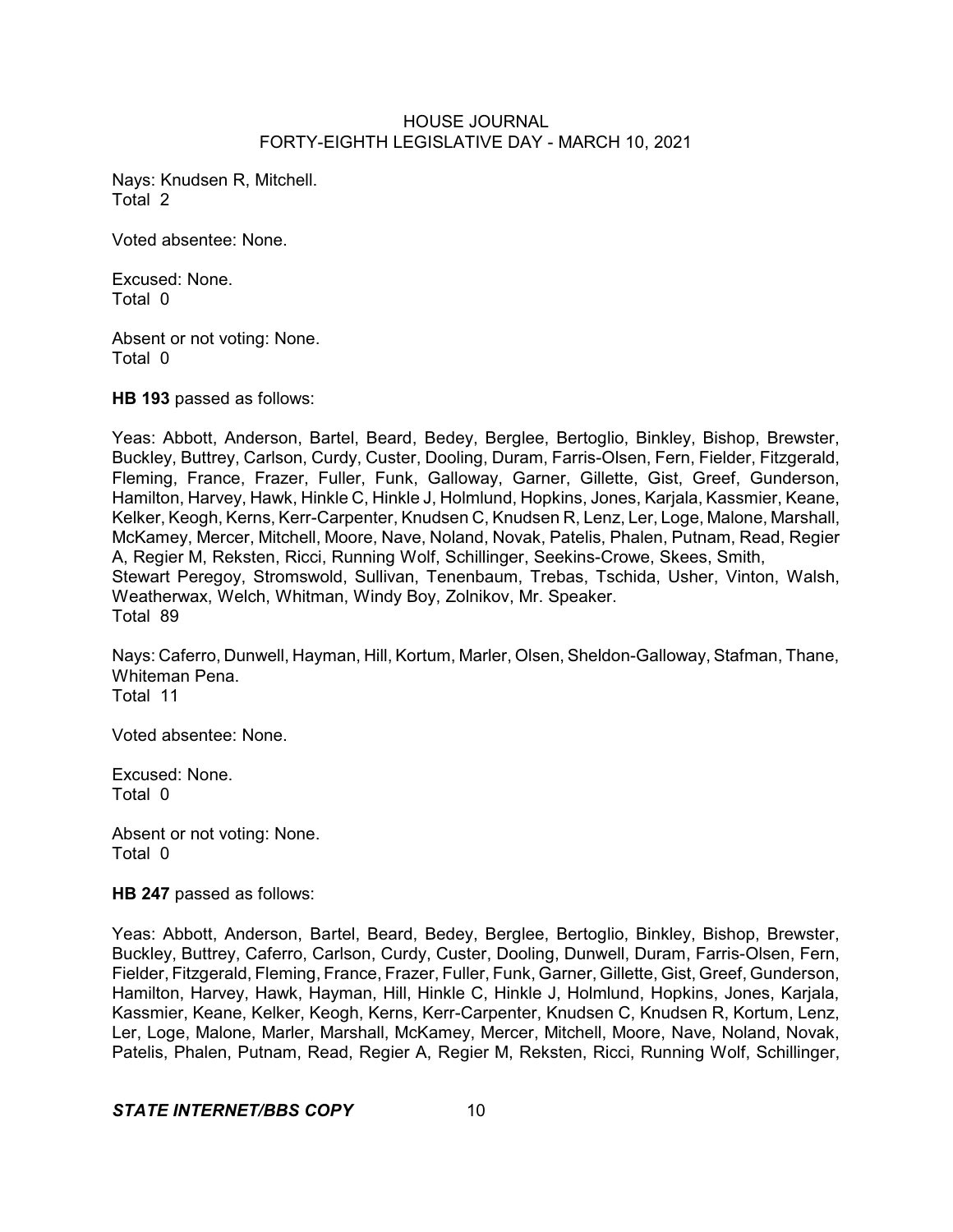Seekins-Crowe, Skees, Smith, Stafman, Stewart Peregoy, Stromswold, Sullivan, Tenenbaum, Thane, Trebas, Usher, Vinton, Walsh, Weatherwax, Welch, Whiteman Pena, Whitman, Windy Boy, Zolnikov, Mr. Speaker. Total 96

Nays: Olsen, Sheldon-Galloway, Tschida. Total 3

Voted absentee: None.

Excused: None. Total 0

Absent or not voting: Galloway. Total 1

**HB 305** passed as follows:

Yeas: Abbott, Anderson, Beard, Bedey, Berglee, Bertoglio, Binkley, Bishop, Brewster, Buckley, Buttrey, Caferro, Carlson, Curdy, Custer, Dooling, Dunwell, Duram, Farris-Olsen, Fern, Fielder, Fitzgerald, Fleming, France, Frazer, Fuller, Funk, Galloway, Garner, Gillette, Gist, Greef, Gunderson, Hamilton, Harvey, Hawk, Hayman, Hill, Hinkle C, Hinkle J, Holmlund, Hopkins, Jones, Karjala, Kassmier, Keane, Kelker, Keogh, Kerns, Kerr-Carpenter, Knudsen C, Knudsen R, Kortum, Lenz, Ler, Loge, Malone, Marler, Marshall, Mercer, Mitchell, Moore, Nave, Noland, Novak, Olsen, Patelis, Phalen, Putnam, Read, Regier A, Regier M, Reksten, Ricci, Running Wolf, Schillinger, Seekins-Crowe, Sheldon-Galloway, Skees, Smith, Stafman, Stewart Peregoy, Stromswold, Sullivan, Tenenbaum, Thane, Trebas, Tschida, Usher, Vinton, Walsh, Weatherwax, Welch, Whiteman Pena, Whitman, Windy Boy, Zolnikov, Mr. Speaker. Total 98

Nays: Bartel, McKamey. Total 2

Voted absentee: None.

Excused: None. Total 0

Absent or not voting: None. Total 0

**HB 346** passed as follows:

Yeas: Abbott, Anderson, Bartel, Beard, Bedey, Berglee, Bertoglio, Binkley, Bishop, Brewster, Buckley, Buttrey, Caferro, Carlson, Curdy, Custer, Dooling, Dunwell, Duram, Farris-Olsen, Fern,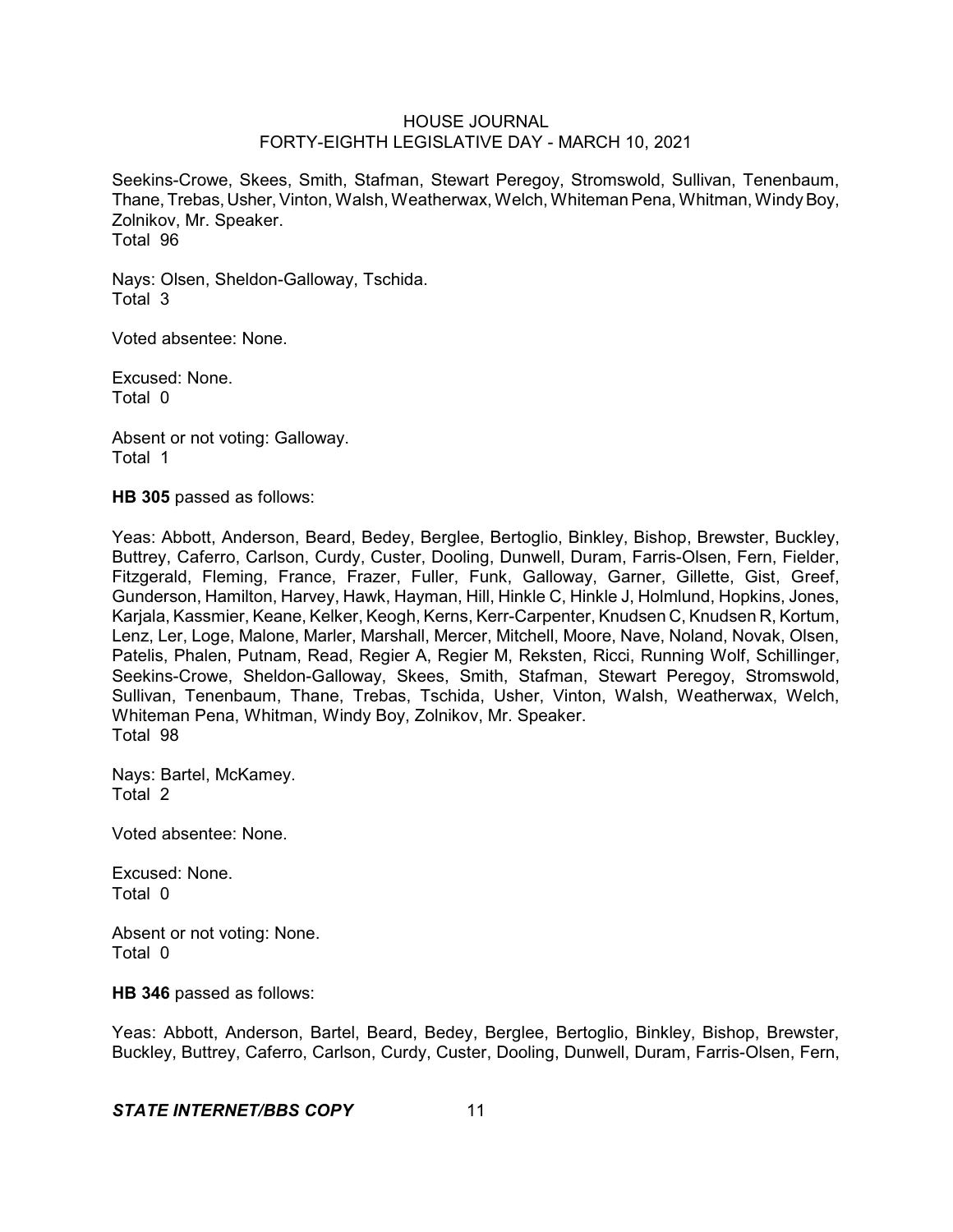Fielder, Fitzgerald, Fleming, France, Frazer, Fuller, Funk, Galloway, Garner, Gillette, Gist, Greef, Gunderson, Hamilton, Harvey, Hawk, Hayman, Hill, Hinkle C, Hinkle J, Holmlund, Hopkins, Jones, Karjala, Kassmier, Keane, Kelker, Keogh, Kerns, Kerr-Carpenter, Knudsen C, Knudsen R, Kortum, Lenz, Ler, Loge, Malone, Marler, Marshall, McKamey, Mercer, Mitchell, Moore, Nave, Noland, Novak, Olsen, Patelis, Phalen, Putnam, Read, Regier A, Regier M, Reksten, Ricci, Running Wolf, Schillinger, Seekins-Crowe, Sheldon-Galloway, Skees, Smith, Stafman, Stewart Peregoy, Stromswold, Sullivan, Tenenbaum, Thane, Trebas, Tschida, Usher, Vinton, Walsh, Weatherwax, Welch, Whiteman Pena, Whitman, Windy Boy, Zolnikov, Mr. Speaker. Total 100

Nays: None. Total 0

Voted absentee: None.

Excused: None. Total 0

Absent or not voting: None. Total 0

**HJR 6** passed as follows:

Yeas: Abbott, Anderson, Beard, Bedey, Berglee, Bertoglio, Bishop, Brewster, Buckley, Buttrey, Curdy, Custer, Dooling, Dunwell, Duram, Farris-Olsen, Fern, Fitzgerald, Fleming, France, Frazer, Fuller, Funk, Garner, Gillette, Gist, Greef, Gunderson, Hamilton, Harvey, Hawk, Hayman, Hinkle J, Holmlund, Jones, Karjala, Kassmier, Kelker, Keogh, Kerr-Carpenter, Knudsen C, Knudsen R, Kortum, Malone, Marler, McKamey, Mercer, Mitchell, Moore, Noland, Novak, Patelis, Putnam, Reksten, Running Wolf, Smith, Stafman, Stewart Peregoy, Stromswold, Sullivan, Tenenbaum, Thane, Trebas, Vinton, Walsh, Weatherwax, Welch, Whiteman Pena, Whitman, Windy Boy, Mr. Speaker. Total 71

Nays: Bartel, Binkley, Caferro, Fielder, Galloway, Hill, Hinkle C, Hopkins, Keane, Kerns, Lenz, Ler, Loge, Marshall, Nave, Olsen, Phalen, Read, Regier A, Regier M, Ricci, Schillinger, Seekins-Crowe, Sheldon-Galloway, Skees, Tschida, Usher, Zolnikov. Total 28

Voted absentee: None.

Excused: None. Total 0

Absent or not voting: Carlson. Total 1